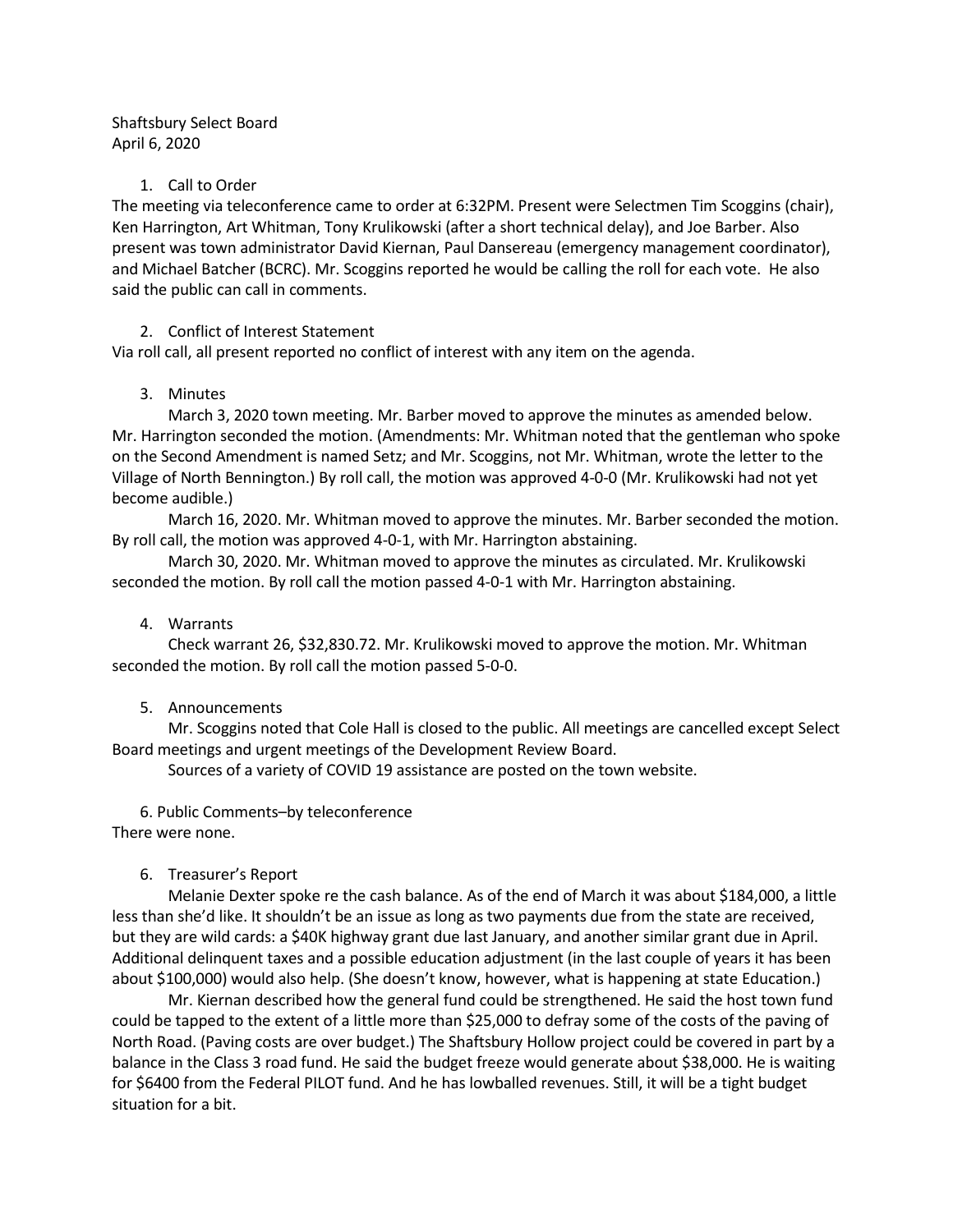Ms. Dexter said she'd be preparing the forms for a new line of credit to have it ready to go on July 1.

Mr. Kiernan said that unless funds are moved about, highway costs would cause the town to go over budget by more than \$60,000.

### 7. Emergency Manager Report –Paul Dansereau

Mr. Dansereau offered an update on the COVID 19 situation in town and in Vermont. Though Cole Hall is closed, town employees are working remotely and can be reached by phone and email. Activities at the transfer station are largely unchanged, although hours have been reduces, stickers are not being sold, and exact change in the secure drop box is required. The fire department remains fully operational. DPW remains operation under social distancing procedures. Mr. Dansereau suggested [www.healthvermont.gov.](http://www.healthvermont.gov/) as an excellent source of a variety of COVID 19 information. He urged social distancing, leaving home for only essential tasks, thorough sanitation at home, frequent hand washing, and wearing a mask when away from home. He also suggested [www.vem.vermont.gov.](http://www.vem.vermont.gov/) At that site one can volunteer, make a donation, seek assistance for a small business, and more. Five surge medical sites have been set up by the National Guard, the nearest in Rutland. He said as of 1 pm today there were 25 cases in Bennington County, and three deaths in the county. Mr. Barber suggested being proactive by providing one's own masks and cleaning surface areas at work.

### 8. Hazard Mitigation Plan –Michael Batcher BCRC

Mr. Batcher noted that FEMA does not require towns to adopt hazard mitigation plans, but the plans do open doors to additional funding, as well as getting people thinking about potential threats. The town's plan would need to be approved by FEMA by December 2020.

He outlined what the process would look like. A planning team would be created. It would host public meetings, review the state plan, identify past and potential threats, identify key assets such as medical centers or development clusters, devise mitigation measures, and rank actions. BCRC will help as much as possible all along the way.

Mr. Batcher said he doesn't expect FEMA to extend the deadline to complete the plan but he can reach out to VT Emergency Management to ask them to ask for an extension. He said FEMA can provide funding even if the plan hasn't been adopted, as long as the town is working on it.

Mr. Batcher said the core team should include the town administrator, someone from the Select Board, the emergency manager, someone from the fire department, and others as the need arises. For example, representatives of large businesses might be asked for input. He said the Select Board should appoint the team.

#### 9. BCSWA agreement –Mike Batcher BCRC

Mr. Batcher said the Alliance board agreed to not pursue a hazardous waste site.

#### 10. Roads Report

Mr. Kiernan said the road crew is grading and graveling the roads. They will put chloride down on Cross Hill Road shortly. They are ditching as necessary. They will continue to do required maintenance in order to keep the roads safe and passable with observing social distancing procedures. On rainy days, they cannot be together in the garage. Mr. Whitman said someone reported to him that North Rd. fabric needs attention. Also, a guard rail is needed at the bottom of the North Rd. hill. Logs left roadside by the crew may be taken by the public. Any logs not taken following tree work will be removed by the road crew prior to the start of mowing.

#### 11. Other Business